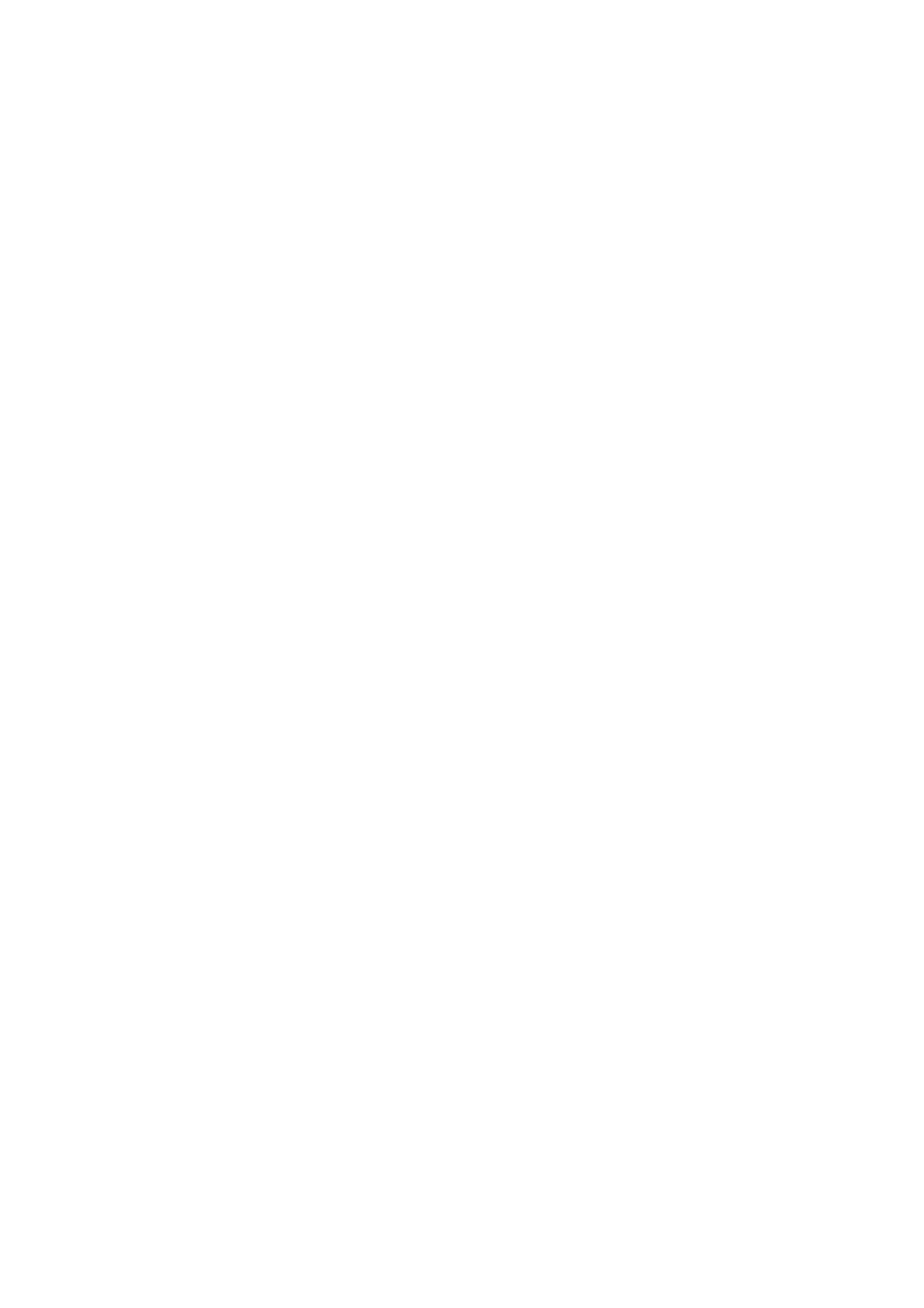# **1. Introduction**

For EU dairy farmers the Luxemburg agreement, decided in 2003, marked a new phase in the process of Common Agriculture Policy (CAP) reform. The direct payments were decoupled and the Single Payment Scheme (SPS) was implemented. This reform aimed to increase the competitiveness of European agriculture and to promote a market orientated agricultural sector. The new CAP reform proposed in 2008 (known as the CAP Health Check) maintains these objectives of decoupling and the removal of the milk quota system in 2015. In France, more than in some others EU member states, this decision raises questions because the government historically favoured a balanced geographical distribution of milk production through an administration of milk quotas. Moreover, for dairy farmers, these changes occurred simultaneously with an unprecedented market situation, namely high price fluctuations of agricultural raw materials.

In this context, the aim of this article is to study the implications of the abolition of milk quotas on dairy farmers' behaviour (i.e. effects on the production system, the allocation of areas to crops, and the level of intensification) with different hypothetical prices. A bioeconomic model is developed and applied to four case studies: french dairy farms often have, in addition to the dairy activity, cereal or beef production. The model will allow us to highlight changes in the productive strategies of farmers in particular by studying the balance between the different productions (milk, cereals, meat) and the environmental impact at farm level (evolution of nitrogen pressure, use of purchased feed, intensification of milk production and fertilizer use).

# **2. Dairy policy setting**

In France, as in all member states of the EU, milk production has been regulated since 1984 at the producer level (any excess over the authorized quantity causes a financial penalty). Milk quotas were introduced in order to control the supply of milk in a context where the storage costs of the dairy surplus became an important issue for the EU budget. Moreover, in a context marked by a modest growth in domestic consumption of dairy products and a strong competition with the countries of Oceania (Australia and New Zealand) on export markets, the authorities have been forced to progressively reduce quotas in most member states. Thus, France has lost 12% of its milk production in twenty-five years and nearly half of his herd of dairy cows (due to the steady rise in the milk yield). In France, state intervention in the management of milk quotas is stronger than in most other Member States, particularly the United Kingdom, Denmark and the Netherlands where milk quotas are tradable. Indeed French authorities have adopted rules to limit the geographic concentration of milk production in regions/departments with comparative advantages: milk quotas are managed administratively in each department and they are linked to the land. A producer who wishes to increase milk production must necessarily acquire or rent hectares. The transactions of quota between producers are made by administrative decision (free attribution of volume to priority producers) and not through the market.

This regulation method for the milk supply (quota) within the EU and France is also applied in other countries such as Canada (where quotas are tradable between producers) and New Zealand (where the volumes are managed by the monopolistic cooperative enterprise, Fonterra, which provides the collection, processing and export of milk). In the United States, unlike the EU and France, milk production strongly increased over the past fifteen years (1.5 million tons of milk per year). This increase in supply, in a non limited system, allows them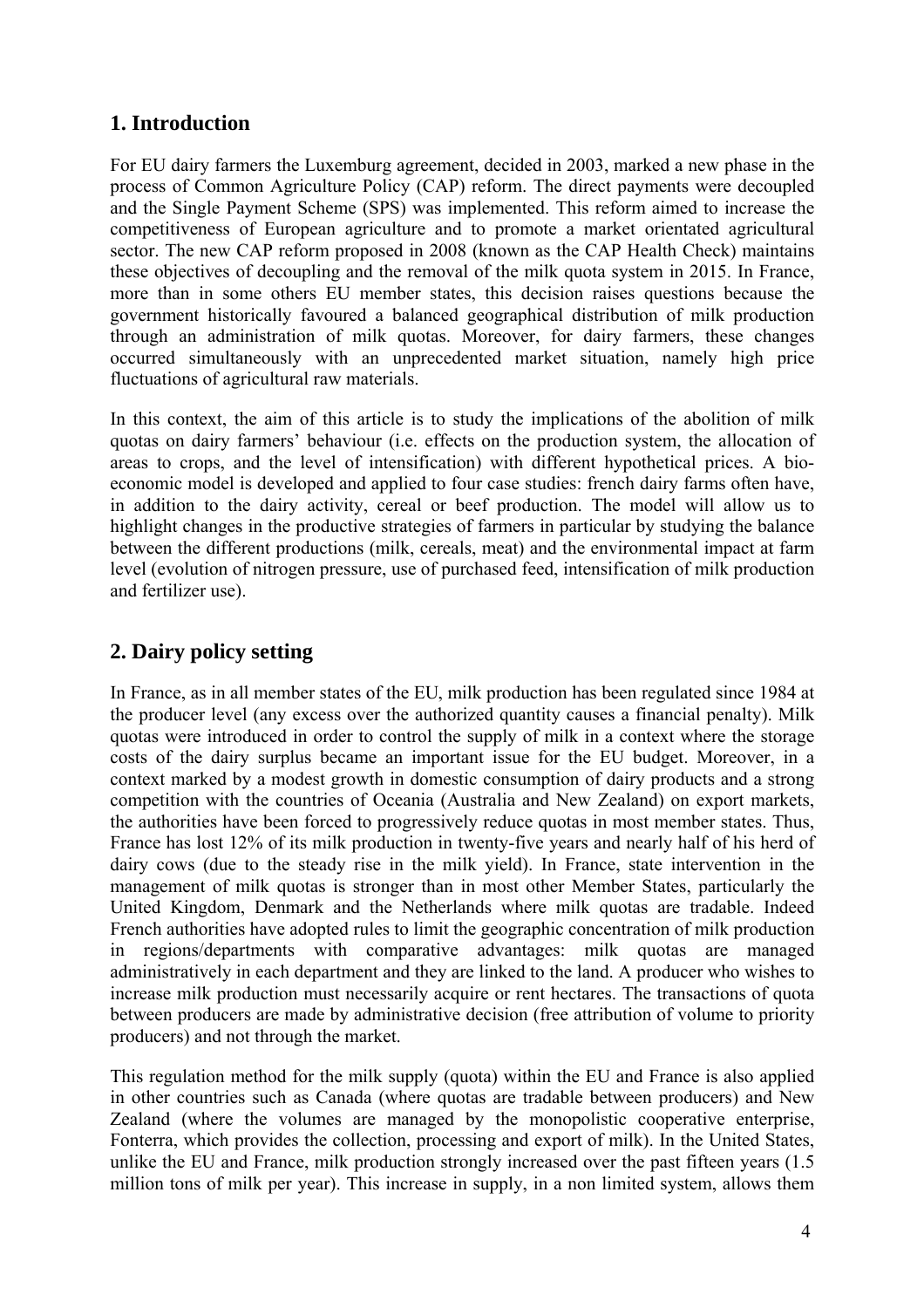mainly to meet domestic demand, because exports on the world market are still relatively limited (10 % of the world market volume in 2008).

Twenty-five years after the implementation of milk quotas, the European Commission (2008) estimates that: "The current market outlook situation indicates that the conditions for which milk quotas were introduced in 1984 are no longer relevant." It proposes a phasing-out of milk quotas with a gradual annual increase to prepare farmers for a market without quotas post 2015. This decision also reflects some theoretical arguments against this way of regulation. Many studies (see e.g. Alvarez et al., 2006; Boots et al., 1997) show that the milk quota system is a source of inefficiencies with a non-optimal allocation of quota among producers because a high number of vulnerable and inefficient producers remain in milk production. Colman (2000) and Henessy et al. (2009) show that even if milk quotas are tradable, there are lags in adjustment and imperfections such that the theoretical optimum has not been achieved.

The removal of milk quotas by 2015 which seems to be accepted by the majority of EU Member States, raises many questions in France. These questions concern, on the one hand, the evolution in the geographical concentration of production at the national level and, on the other hand, the evolution in milk prices paid to producers. On this last point, it is clear that the milk quota system has allowed the French and European producers to benefit from stable and remunerative prices over the past two decades.

In the absence of a milk quota, the risk of a greater price volatility and lower prices exists (Bouamra-Mechemache et al., 2008), all the more so as the elasticity of demand is low in this sector. Several studies, based on partial and general equilibrium models, have already assessed the impact of the abolition of milk quotas on the price level in the EU (Kleinhanss et al., 2002; Lips and Rieder, 2005 and Gohin and Latruffe, 2006). They showed that such a policy would lead to an increase in European milk production by 10 % for a diminution in prices by 26 %.

# **3. Methodology**

The previous studies of the abolition of the milk quota estimate the change in production and demand for dairy products at the regional or national level, but none of them analysed the impact at the farm level. This study builds a bio-economic model which takes into account the farmer's response to price variation and several technical and biological elements in order to represent as accurately as possible the functioning of a dairy farm. Mathematical Programming is a technique which enables us to represent the farm functioning in reaction to a set of constraints. LP is a relevant technique because its hypotheses correspond to those of classic micro economics: rationality and the optimising nature of the agent (Hazell and Norton, 1986). This method allows us to study the threshold effects and to calculate dual values of inputs. Farm-level modelling enables simultaneous consideration of production, price and policy information.

### *3.1. Bio-economic model: optimisation of the income*

The model optimises the farm plan, which represents the quantities of different outputs produced and inputs used. The economic results follow from those quantities and their prices. The model is used to estimate the effects of institutional, technical and price changes on the farm plan, economic results and intensification indicators.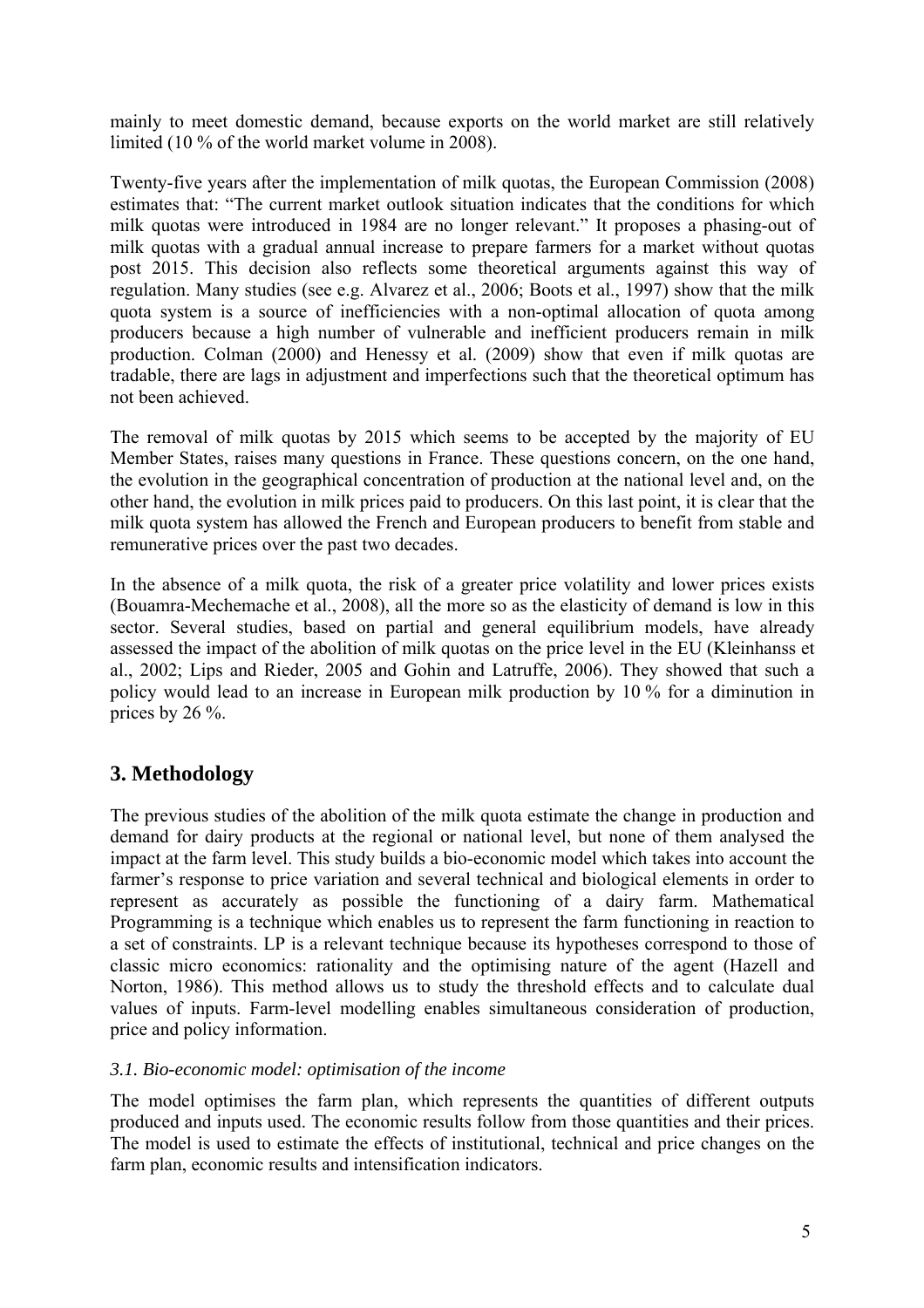Many studies have demonstrated that farmers typically behave in a risk-averse way (Hardaker et al., 2004). As such, farmers often prefer farm plans that provide a satisfactory level of security even if this means sacrificing some income. For the farmer, the main issue raised by variability of price and production is how to respond tactically and dynamically to opportunities or threats to generate additional income or to avoid losses. Moreover, during the year 2007 and 2008, prices of agricultural commodities were subject to strong variations so we had to take the farmer's sensitivity to price volatility. For example, the price of milk paid to the producers nearly doubled through 2007, from 240  $\epsilon$ /t to 380  $\epsilon$ /t before strongly decrease until 220  $\epsilon/t$  in April 2009. Prices of cereals such as wheat follow the same fluctuations. Cereals play a special role in dairy farming because they can be both input and output.

In this study we use the Utility efficient programming (UEP) with a negative exponential utility function. Lambert and McCarl (1985) presented a mathematical programming formulation that allows identification of the expected utility function. Their approach, which does not require an assumption of normally distributed income (on the contrary of the E-V, MOTAD models and Target MOTAD methods), can accommodate the assumption that the utility function is monotonically increasing and concave (risk-averse). Patten et al (1988) reformulated this approach as Utility efficient programming (UEP). Moreover, Zuhair et al. (1992) show that negative exponential utility function (with a constant absolute risk aversion CARA) can better predict farmers' behaviour compared with cubic and quadratic functions. The CARA function is a reasonable approximation to the real but unknown utility function: coefficient of absolute risk variation can be validly applied to consequences in terms losses and gains for variations in annual income. Thus model maximizes the expected utility of the income (1):

$$
Maximize: \tE[U] = p \tU(k, r), \t\text{ varied} \t(1)
$$
  
With:  $U_k = 1 - \exp(-r_a \times Z_k)$  \t(2)

where  $Z$  is the net farm income for state  $k$  and  $r$  is a non-negative parameter representing the coefficient of absolute risk aversion:

$$
r_a = (1 - \lambda)r_{min} + \lambda r_{max}, \qquad \text{for } 0 \le \lambda \le 1
$$

where  $\lambda$  is a parameter reflecting variation in risk preference, and  $r_{max}$  and  $r_{min}$  are upper and lower bounds of the coefficient of absolute risk aversion (*ra*).

In a more detailed form, the income *Z* is defined by (3):

$$
Z = \sum_{a} \left( T_a \times mY_{t,a} \right) \times 305 \times mP + \sum_{a} \left( aS_a \times aW_a \times aP_a \right)
$$
  
-
$$
\sum_{a,p} \left( T_a \times \left( cfQ_{conc,p,a} \times cfP_{conc} \times 91.25 + I_a \right) \right) + \sum_{c} \left( X_c \times \left( Y_c \times cP_c - I_c - nQ_c \times nP \right) \right) + dP - FC
$$
<sup>(3)</sup>

The main part of the income *Z* is given by milk revenues: the milk quantity produced with  $T_a$ the total number of animal of type *a* (dairy cows, heifers, calves and young bulls);  $mY_{ta}$  the milk yield (litter/day) per animal by  $mP$  the milk price ( $\epsilon$ /litter). There is then the meat revenue with  $aS_a$  the number of animal selling;  $aW_a$  the carcass animal weight (kg) and  $aP_a$ the meat price ( $\epsilon$ /kg). Then we take out the animal costs with: *cfQ<sub>conc,p,a*</sub> the quantity of concentrate feed ingested (kg/animal/day) ;  $cfP_{conc}$  is the concentrate feed price ( $\epsilon$ /kg) ;  $I_a$  the specific inputs for animals (artificial insemination, medicines, herd book and minerals). We add the crop revenue with:  $X_c$  the cultivated area (ha) for each type of crop  $c$  (wheat, corn, rapeseed, pea, corn silage, pasture, hay and grass silage) ;  $Y_c$  the crop yield (kg/ha) ;  $cP_c$  the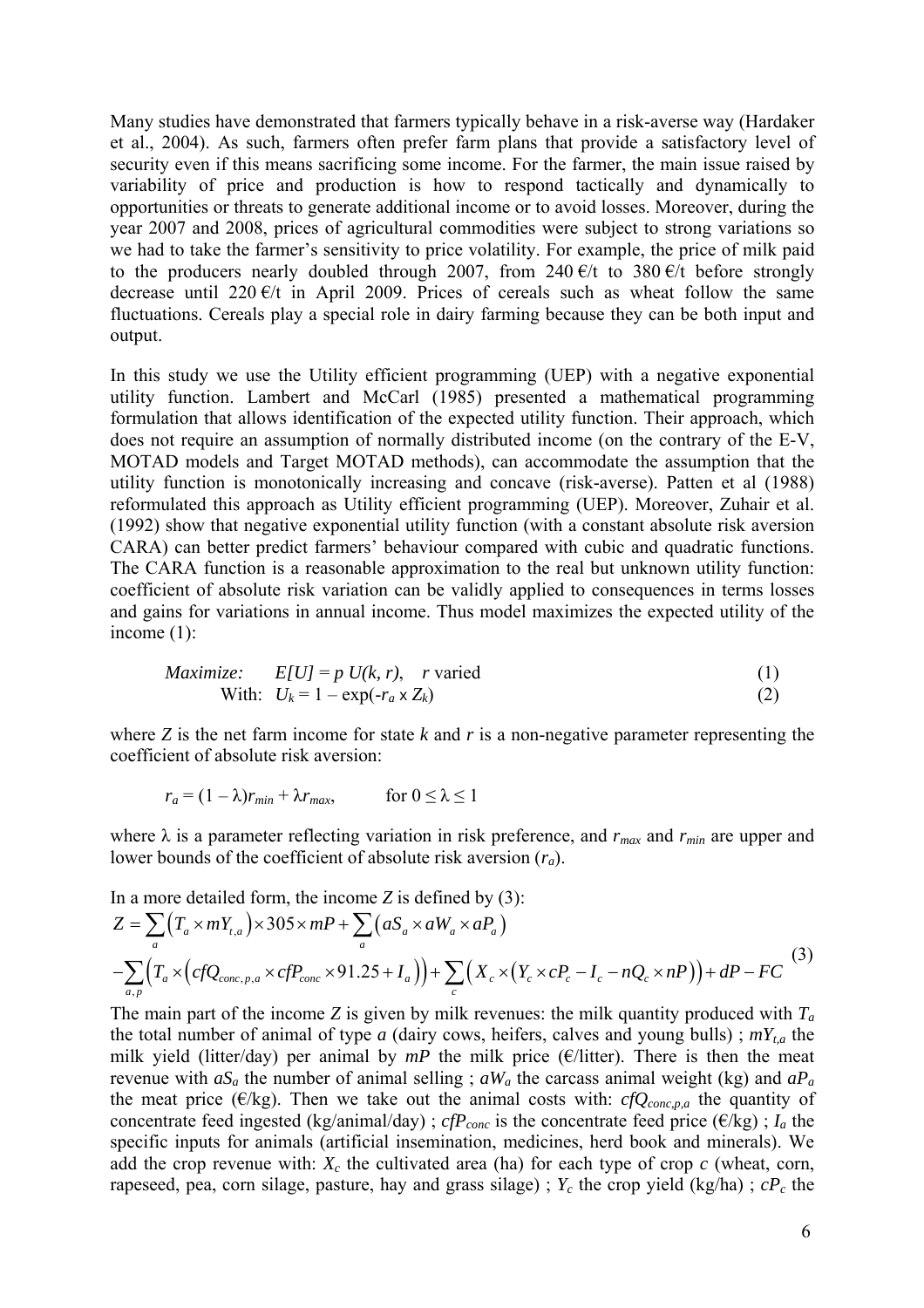crop price ( $\epsilon$ /kg) ;  $I_c$  are the specific crop inputs (seed, treatments and harvesting) ; *nO<sub>c</sub>* the nitrogen quantity (kg/ha); nP the nitrogen price ( $\epsilon$ /kg). And finally we consider the direct payment *dP* and the fixed costs *FC* (mechanisation, buildings, rent for land and taxes).

Thornton and Herrero (2001) show that a wide variety of separate crop and livestock models exist, but the nature of crop–livestock interactions, and their importance in farming systems, makes their integration difficult. That is why, in order to precisely describe the operation of a dairy farm this model considers four important characteristics: i) the seasonality of labour and grass production, ii) the response of crop yield to nitrogen use, iii) the non linearity of milk yield per cow and iv) the interaction between crop and animal production.

i) Four periods *p* (spring, summer, autumn and winter) are distinguished in the model. It allows for seasonal specification of grass production and grassland use (Berentsen et al., 2000). Seasonal variations enable us to integrate differences in the growth potential of grass during the growing season as well as the evolution of the nutrient content of grass. Moreover, in equation 4, we introduce seasonal labour constraints by allocating labour needs to each activity according to the work peaks (harvesting and calving time). It is assumed that the farmer and his family/associates execute all the work and thus there is no option to hire temporary labour. The model is more able to reflect temporal conditions thanks to the addition of these parameters.

For each 
$$
p: \sum_{a} ((Wt_{a,p} \times T_a) + (Wt_{c,p} \times X_c)) + FL \le AL_p \times AWU
$$
 (4)

The global working time per period (with  $W_{tap}$  the working time per animal ;  $W_{tap}$  the working time per ha of crop ; *FL* is the fixed labour) has to be lower than the labour availability per period (*AL* the available labour for each annual work unit (*AWU*)).

ii) Crop yield depends on the quantities of nitrogen used. Godard et al (2008) formulated an exponential function which satisfies economic requirements for attaining a mathematical optimum (the yield curve has to be concave and strictly increasing) and is consistent with its expected agronomic shape and with parameters with an agronomic interpretation.

$$
Y_c = Ymax_c - (Ymax_c - Ymin_c) \times e^{-\sum t_i N_i}
$$
\n
$$
(5)
$$

where  $Y_c$  is yield for each crop,  $Ymin_c$  and  $Ymax_c$  respectively the minimal and maximal yield (different according to the type of farming and its level of intensification); *ti* represents the rate of increase of the yield response function to a nitrogen source *i* (e.g. manure, slurry, chemical nitrogen, etc.) the quantity of which is  $N_i$ . This enables us to take the increasing price of nitrogen into account and the flow of organic nitrogen on the farm (Manos et al., 2007).

iii) The milk production per cow is not fixed in order to give more flexibility to the model, that is why we consider two types *t* of milk. Farmers have the possibility to choose the milk yield per animal in a range of 1,000 liters below the dairy cow genetic potential. It is also possible for farmers to produce beyond the genetic potential: in this case nutritional requirements needed to produce one liter of milk are increased (change from 0.44 energy unit per liter of milk to 1.2 unit, and from 48 to 140 units of protein per liter of milk).

iv) With these three above mentioned elements, we can very accurately represent the feeding system. The quantity ingested per cow per day is determined by using i) nutritional requirements in biological unit *b* (energy and protein) and ii) the composition of forages and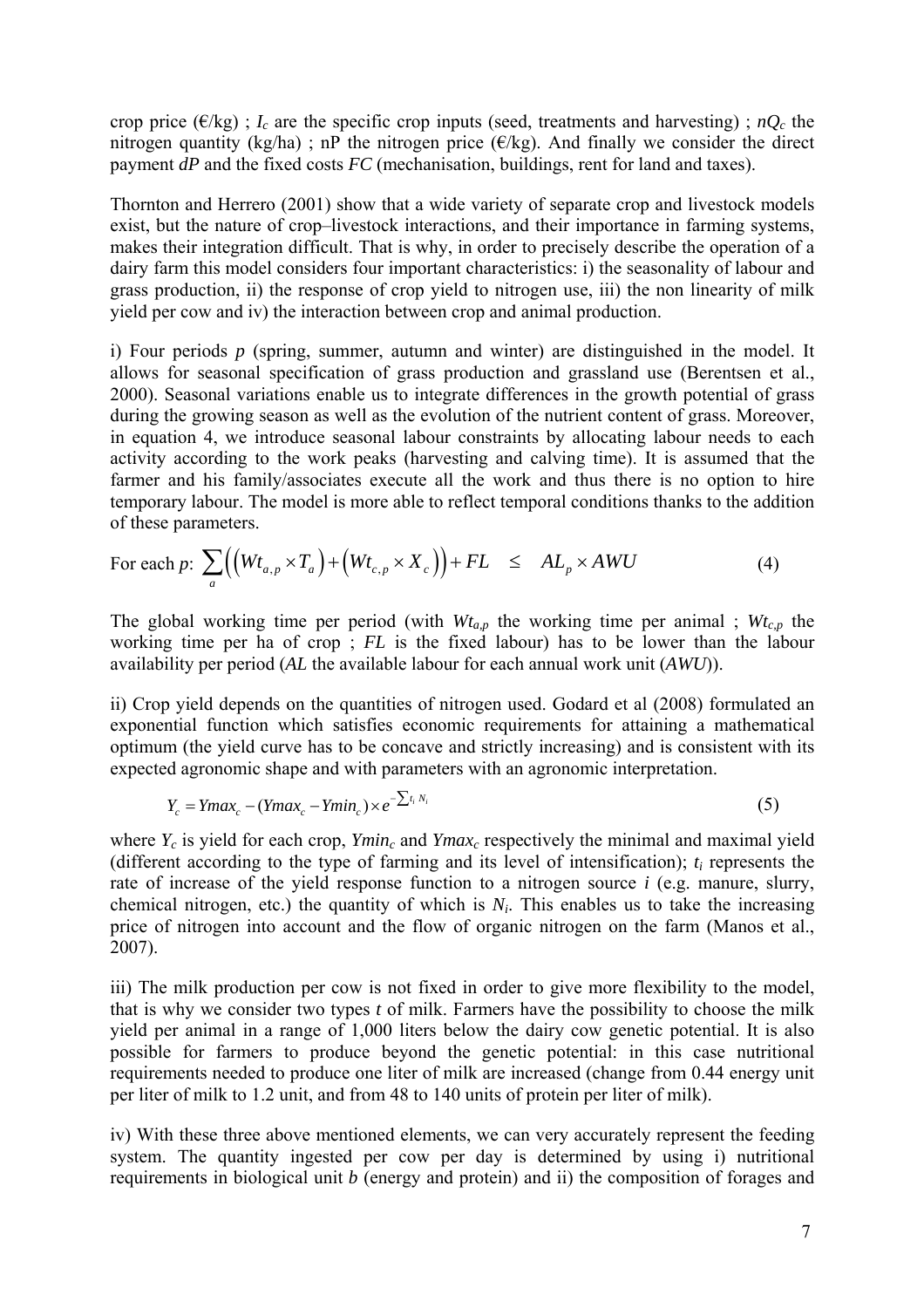concentrate feed (INRA, 2007) in equation 6. The concentrate feeds *conc* available in the model are soybean meal, rapeseed meal, wheat, production concentrate and milk powder.

$$
\sum_{a,c} \left( T_a \left( MR_{a,b} \times 365 + mY_{t,a} \times LR_{t,a,b} \times 305 \right) \right) \le
$$
  
For *b* and  $p \sum_{a,c} \left( T_a \times \left( fQ_{c,p,a} \times \text{frac} \times 91.25 \right) \right) + \sum_{a,\text{conc}} \left( T_a \times \left( \text{cf}Q_{\text{conc},p,a} \times \text{cf}nc_{\text{conc},p,b} \times 91.25 \right) \right)$  (6)

With: *MR<sub>a,b</sub>* the maintenance requirement

 $LR_{t,a,b}$  the lactation requirement

 $fQ_{c,p,q}$  the forage consumption for each crop *c*, each period *p* and each type of animal *a*  $fnc_{c,p}$  the forage nutrient content

*cfQconc,p,a* the concentrate feed consumption

*cfncconc,p,b* the concentrate feed nutrient content

The global nutritional needs for the herd must not exceed the availability in forage and concentrate feed. The lactation period is 305 days with then a drying up period of 60 days before calving.

subject to: For each 
$$
c \sum_{a,p} (T_a \times (fQ_{c,p,a} \times 91.25)) \le X_c \times Y_c
$$
 (7)

The forage consumption (for each type of forage *c*) has to be lower than the forage production

Consequently, the model determines the optimum number of each type of animals  $(T_a)$  and  $aS_a$ ), the milk yield per cow  $(mY_{ta})$ , the concentrate feed and forage consumption (*cfQ<sub>conc,p,a*,</sub>  $fQ_{c,p,q}$ ) the crop rotation  $(X_c)$  and the level of nitrogen fertilisation  $(nQ_c)$  in order to maximize the farm's income.

#### *3.2. The constraints*

Regarding the farm structure the model incorporates the agricultural area, the milk quota and the available labour resources. For the building constraint, we consider that the number of cows can increase by 10% in comparison to the base year: the implementation of the Global Monitoring for Environment and Security program has motivated many dairy farmers to construct new buildings with more places than required. Regarding crops, the model meets the requirements for the rotation frequency and cropping pattern.

We also include three environmental measures as constraints in the model: i) the European Council directive concerning the protection of waters against pollution caused by nitrates from agricultural sources requires that farmers cannot exceed organic nitrogen application rates of 170 kg nitrogen per hectare; ii) farmers have to keep grasslands aged over 5 years ; iii) in addition to the CAP premiums, a premium for the maintenance of extensive livestock systems or "premium for grassland" is attributed (75 $\varepsilon$ /ha), provided there is at least 75% of grass in the total farm area and if the stocking rate is below 1.4 "livestock units" per hectare of grass.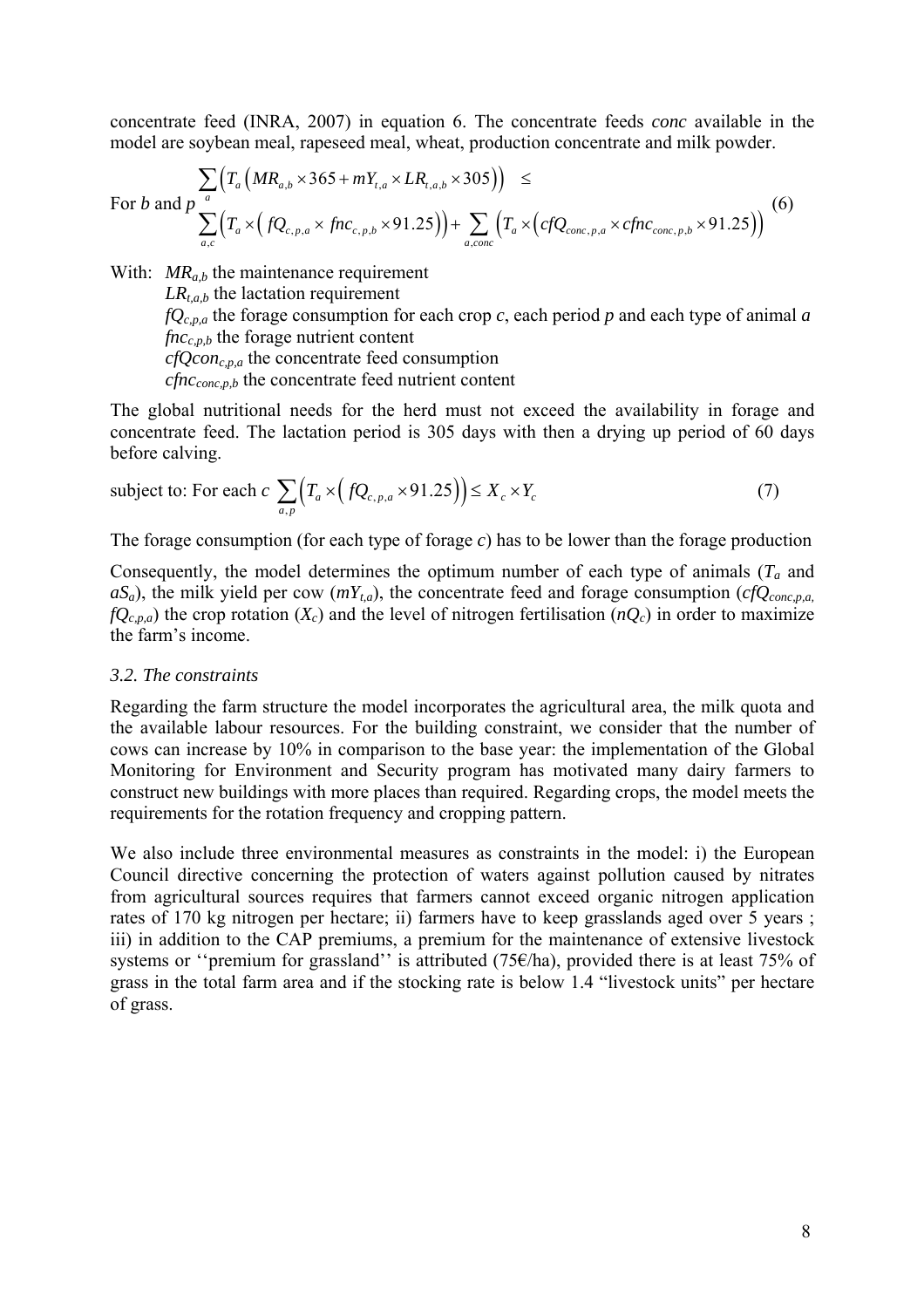#### *3.3. Calibration: one model for four types of farming*

In France, there is a high diversity of dairy farms in terms of location (mountains/plains), intensification level (intensive/extensive), feeding system (pasture/maize silage) and specialisation of production (specialized/diversified). In this context, our choice focused on the four main types which predominate in France (see [Table 1](#page-7-0)). There are two specialized milk farms the G*razier* farm and the *Semi-intensive* farm and two diversified farm where dairy production is the main activity but they also have another production: cereals crops for the *Milk+cereals* farm and a fattening activity for the *Milk+young bulls* farm.

|                                       | <b>Grazier Farm</b> | Semi-intensive<br>Farm | Milk+cereals<br>Farm | Milk+young<br>bulls Farm |  |
|---------------------------------------|---------------------|------------------------|----------------------|--------------------------|--|
| Share of the system in France $(\% )$ | $8\%$               | 22 %                   | $30\%$               | 18 %                     |  |
| Total area (ha)                       | 78                  | 50                     | 137                  | 100                      |  |
| Milk quota (liters)                   | 285 000             | 290 000                | 460 000              | 400 000                  |  |
| Annual Work Unit (nb)                 | 1.7                 | 1.5                    | 2.0                  | 2.7                      |  |
| Building capacity (nb)                | 62                  | 37                     | 59                   | 122                      |  |
| Restocking rate $(\% )$               | 0.25                | 0.35                   | 0.37                 | 0.4                      |  |
| Dairy genetic potential (l/year)      | 6 0 0 0             | 8 5 0 0                | 8 5 0 0              | 9 0 0 0                  |  |
| Max crop yield (kg/ha/year)           |                     |                        |                      |                          |  |
| Wheat                                 | 6 100               | 8 1 0 0                | 8 1 0 0              | 8 1 0 0                  |  |
| Maize                                 | n.a. <sup>1</sup>   | n.a.                   | 10 000               | n.a.                     |  |
| Rapeseed                              | n.a.                | n.a.                   | 3 800                | n.a.                     |  |
| Pea                                   | n.a.                | n.a.                   | 5 0 0 0              | n.a.                     |  |
| Maize silage                          | 10 200              | 12 200                 | 15 200               | 14 200                   |  |
| Grass Silage                          | 8 5 0 0             | 8 5 0 0                | 8 5 0 0              | 8 500                    |  |
| Grass                                 | 8 500               | 7 0 0 0                | 6 0 0 0              | 6 0 0 0                  |  |
| Hay                                   | 8 5 0 0             | 7 500                  | 7 500                | 7 500                    |  |
| Milk price $(\epsilon/l)$             | 300                 | 280                    | 280                  | 280                      |  |
| Meat price $(\epsilon/kg)$            | 3.2                 | 3.0                    | 3.0                  | 3.0                      |  |
| Dairy cow carcass weight (kg)         | 375                 | 325                    | 325                  | 325                      |  |

#### <span id="page-7-0"></span>**Table 1.** Specific farm data.

 $\frac{1}{2}$ n a $\cdot$  not available

The calibration step is necessary: the model's results and the empirical observations have to be close. We use the PMP method (Positive Mathematical Programming) (Howitt, 1995) to calibrate the model for each type of farm. The economic and technical data come from the annual survey of the Institut de l'Elevage (2008) which consists of more than 640 dairy producers. As a result of this procedure, we estimate  $\lambda$  (risk aversion coefficient) at a level of 0.5.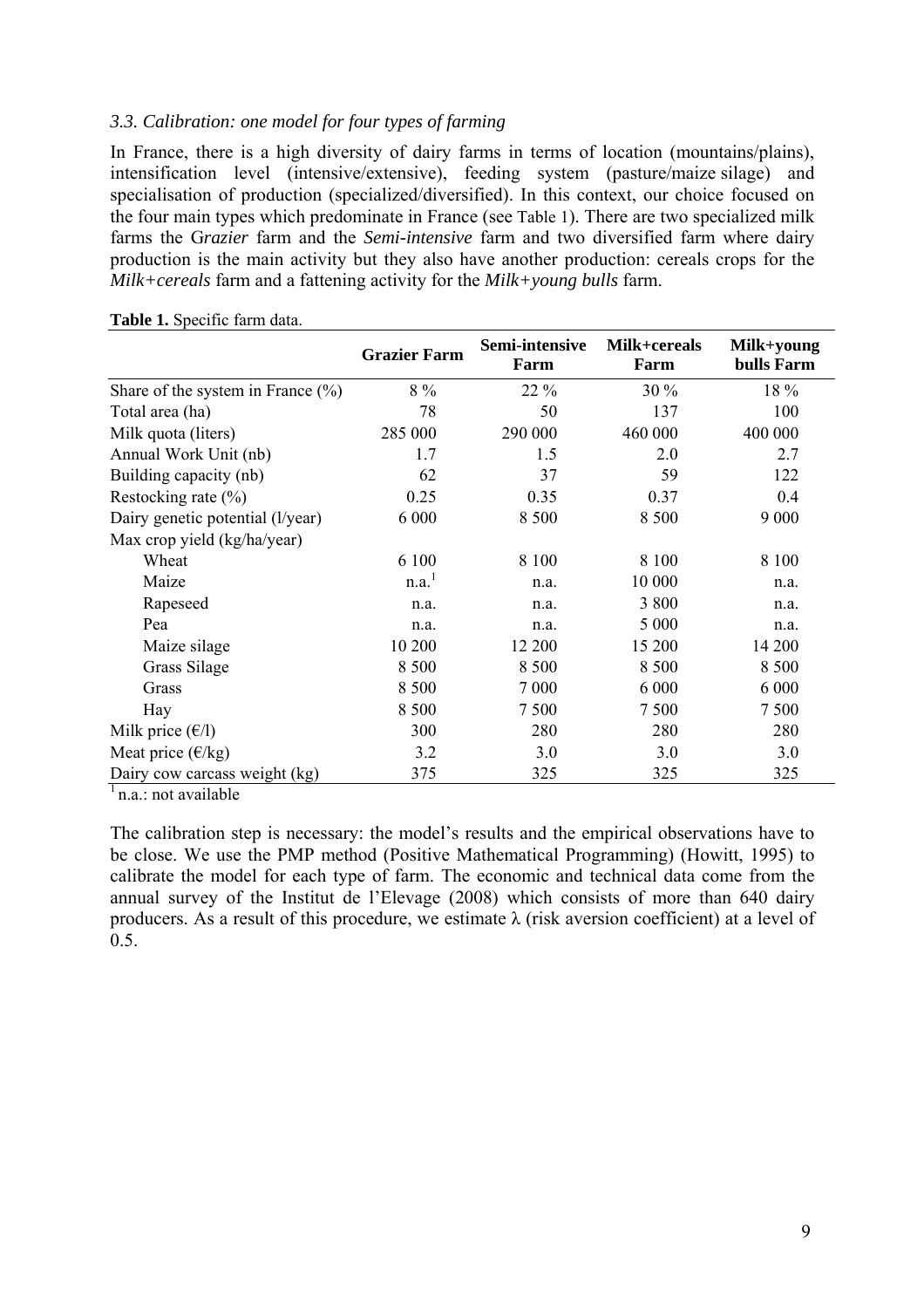# **4. Results and discussion**

The results of the simulations are compared to a baseline 2008 which takes into account the full implementation of the CAP Health Check measures (full decoupling of animal and crop premium and removal of set-aside). In the simulation, we assume that milk producers have the opportunity to increase their milk production up to 25% compared to the baseline. This rate was fixed arbitrarily by considering that the removal of quotas would result in an increase in contracts between milk producers and processing companies. Indeed, companies or cooperatives could be encouraged to replace public regulation through certain contractual policies. The producers will be limited in their productive potential by the rules established within the framework of a contract, itself dependent on the historical milk quota. This hypothesis (+25%) is retained by considering, first, that the milk quota will be increased by 5 % between 2009 and 2015 (following the decisions of November 2008) and, secondly, that the restructuring process will lead to a decrease in the number of dairy farms by 20 % over the period. In other words, the authorized volume growth is permitted with a simultaneous decrease in the number of farms.

Without the use of milk quotas, the future milk price is not predetermined. If these contractual policies permit a rigorous management of the collective supply, the producer milk price reduction could be less severe than calculated by theoretical models. Therefore the price of milk in the model (280 $\varepsilon$ /t) is identical between the base year and the simulation, but we also test the sensitivity of dairy producers to milk and cereal price variations.

### *4.1. Base year results*

Regarding the two case studies of operations specialized in milk production (*Grazier* and Semi-intensive), they have a very similar economic dimension  $(500 \in$  difference of income) while the structure of these two farms and their strategy are very different (see [Table 2](#page-9-0)).

The *Grazier* farm opts for an extensive system of production: the whole area of the farm is dedicated to grassland, thus enabling it to meet the criteria of the "Grass Premium" and benefit from 5 900  $\epsilon$ /year. With an annual milk yield of 5 250 liters per animal, the farmer chooses to remain 750 liters below the genetic potential of dairy cows. This decision has the effect of requiring a greater number of animals in order to produce the same quota. In doing so, the farmer has a greater meat revenue (the prices of milk and meat are higher thanks to a better milk composition (fat and protein) and heavier carcasses (Normand cow)). This low level of production allows the farmer to apply a low cost strategy since dairy cows consume only 120 kg of purchased concentrate feed per year. Note that the variable costs for the *Grazier* farm are lower than the *Semi-intensive* farm, however the larger size of the G*razier* farm (area, building) generates a higher amount of fixed cost.

The *Semi-intensive* farm applies a more productive strategy even if it has only 50 ha of total area (28 ha less than the *Grazier* one) for an equivalent quota: it allocates nearly 25 % of this area for cereal production (with a 16 500  $\epsilon$  profit per year). Furthermore, the farmer chooses to use maize silage to feed the animals and to use a high amount of concentrate feed (890 kg/VL/year) allowing to reach a milk yield of 8 500 liters per year. It reduces the number of animals required for the production of the milk quota and thus free-up land for cereals. The dual values of land and quota are positive for both farms showing an increase of these two inputs would result in a higher income, however, the Semi-intensive farm is more highly constrained by the land factor.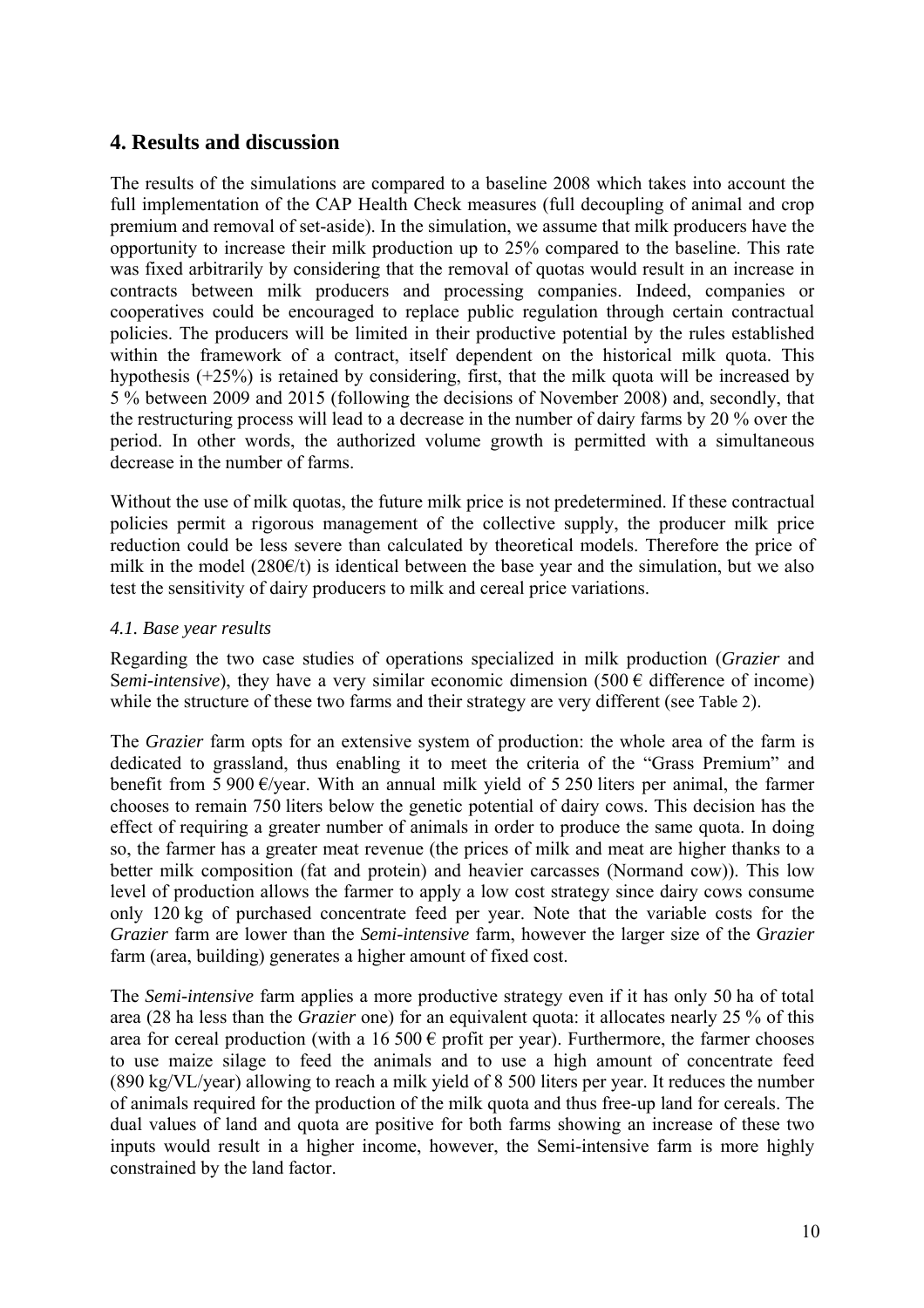|                                          |                   | <b>Grazier Farm</b> |          | <b>Semi-intensive Farm</b> |                  | <b>Milk+cereals Farm</b> |                 | Milk+Young bull Farm |
|------------------------------------------|-------------------|---------------------|----------|----------------------------|------------------|--------------------------|-----------------|----------------------|
|                                          | <b>Baseline</b>   | Quota $+25\%$       | Baseline | Quota +25 $\%$             | <b>Baseline</b>  | Quota $+25\%$            | <b>Baseline</b> | Quota $+25\%$        |
| Income $(\epsilon)$                      | 55 200            | 70 400              | 54 700   | 61 300                     | 123 200          | 132 100                  | 120 700         | 133 000              |
|                                          | Crop area         |                     |          |                            |                  |                          |                 |                      |
| Cereals                                  | 0.0               | 0.0                 | 11.7     | 8.1                        | 99.3             | 97.5                     | 20.6            | 21.6                 |
| Silage maize                             | 0.0               | 0.0                 | 10.4     | 10.9                       | 23.5             | 25.3                     | 44.0            | 41.3                 |
| Grassland                                | 78.0              | 78.0                | 27.9     | 30.9                       | 14.2             | 14.2                     | 35.4            | 37.1                 |
| Premium for grassland                    | yes               | yes                 | no       | no                         | no               | no                       | no              | no                   |
|                                          |                   |                     |          |                            | Animal activity  |                          |                 |                      |
| Total produced milk (l)                  | 299 200           | 357800              | 298 700  | 345 500                    | 461 400          | 552 800                  | 445 970         | 504 400              |
| Total sold milk (l)                      | 285 000           | 356 250             | 290 000  | 344 400                    | 460 000          | 551 295                  | 400 000         | 500 000              |
| Dairy cows (nb.)                         | 57                | 58                  | 35       | 38                         | 54               | 59                       | 50              | 55                   |
| Young bull (nb.)                         |                   |                     |          |                            |                  |                          | 77              | 60                   |
| Milk yield (l/year)                      | 5 2 5 0           | 6 1 5 0             | 8 5 0 0  | 8 9 7 0                    | 8 500            | 9 3 1 0                  | 9 0 0 0         | 9 0 0 0              |
| Concentrate feed (kg/cow/year)           | 120               | 420                 | 890      | 1 250                      | 1 200            | 2630                     | 1 0 1 0         | 1 000                |
| Milk l/ha forage area                    | 3 8 4 0           | 4 5 9 0             | 7800     | 8 2 5 0                    | 12 230           | 13 980                   | 5 6 20          | 6 4 3 0              |
| Organic nitrogen pressure (kg/ha)        | 132               | 135                 | 115      | 126                        | 64               | 70                       | 146             | 142                  |
| Chemical nitrogen used (kg/year)         | 6 0 8 0           | 6 9 0 0             | 6 0 1 0  | 5 9 3 0                    | 19 100           | 19 000                   | 10720           | 11 130               |
| Working time (h/awu/year)                | 1 940             | 1980                | 1 560    | 1670                       | 1 9 4 0          | 2 0 9 0                  | 2 0 6 0         | 2 0 3 0              |
|                                          |                   |                     |          |                            | Economic results |                          |                 |                      |
| Total revenue $(\epsilon)$               | 142 800           | 164 900             | 132 100  | 145 200                    | 315 300          | 340 700                  | 301 200         | 313 900              |
| Milk revenue $(\epsilon)$                | 85 500            | 106 900             | 81 200   | 96 400                     | 128 800          | 154 400                  | 112 000         | 140 000              |
| Meat revenue $(\epsilon)$                | 33 600            | 34 300              | 16 500   | 18 100                     | 23 300           | 25 500                   | 102 100         | 85 700               |
| Crop revenue $(\epsilon)$                | $\theta$          | $\boldsymbol{0}$    | 12 300   | 8 600                      | 106 200          | 103 900                  | 21 800          | 22 800               |
| Total subsidies $(\epsilon)$             | 23 800            | 23 800              | 22 100   | 22 100                     | 56 900           | 56 900                   | 65 300          | 65 300               |
| Variable costs $(\epsilon)$              | 28 800            | 33 900              | 31 600   | 37 000                     | 95 100           | 109 900                  | 90 400          | 89 800               |
| Fixed costs $(\epsilon)$                 | 58 900            | 60 700              | 45 800   | 46 900                     | 96 900           | 98 700                   | 90 100          | 91 000               |
|                                          | Marginal yields   |                     |          |                            |                  |                          |                 |                      |
| Additional milk quota $(\epsilon/t)$     | 272               | 109                 | 187      | $\theta$                   | 217              | $\boldsymbol{0}$         | 193             | 97                   |
| Additional milk yield $(E/I)$            | n.c. <sup>1</sup> | 2 1 9 0             | 300      | 2 1 8 0                    | 810              | 4 6 3 0                  | 320             | 1925                 |
| Additional area $(\epsilon$ /ha)         | 187               | 163                 | 412      | 408                        | 585              | 622                      | 418             | 397                  |
| Additional building place $(\epsilon/p)$ | n.c.              | n.c.                | n.c      | 1 5 4 5                    | n.c.             | 2070                     | n.c.            | n.c.                 |
| Additional work hour $(\epsilon/h)$      | n.c.              | 43                  | n.c.     | n.c.                       | n.c.             | n.c.                     | n.c.            | n.c.                 |

## **Table 2.** Economic and productive impact of an abolition of milk quota

<span id="page-9-0"></span> $\frac{1}{n}$ n.c.: not a constraint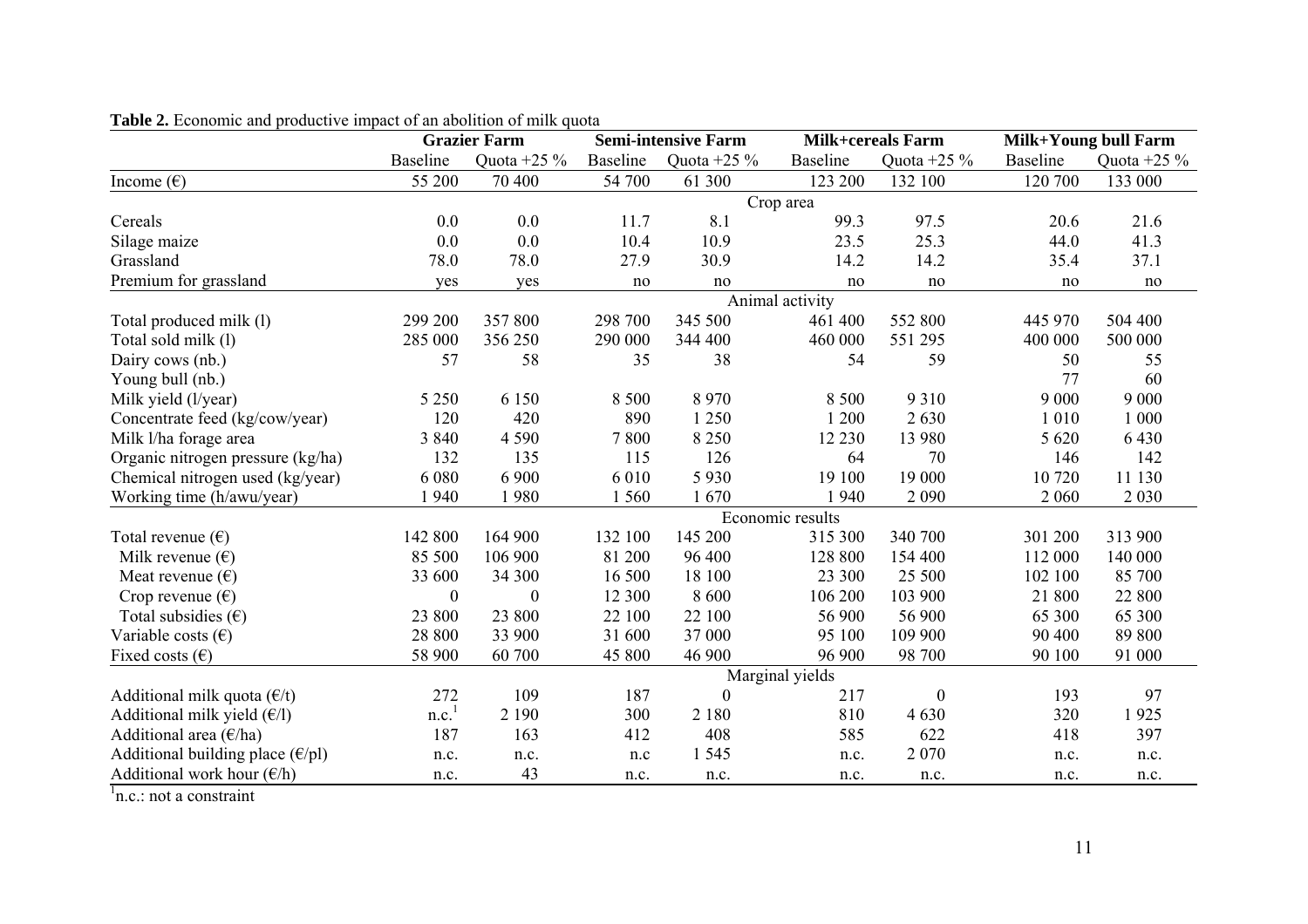The two diversified producers, *Milk+cereals* and *Milk+young bulls* farms, also have an income close to one another. Both farmers apply here a similar strategy of intensive production, the objective is to minimize the number of dairy cows in order to develop other activities. To do this, the milk yield of animals is equal to their genetic potential (8 500 and 9 000 liters of milk per cow per year). This level of production is reached through a massive use of concentrate feed. Thus, the *Milk+cereals* farm dedicates 72 % of land to the cereal production and the *Milk+young bulls* farm fattens 77 bulls in addition to the milk production. Lelyon et al. (2008) show that the full decoupling of the Special premium for bovine male in 2006 (210  $\varepsilon$ /bull) encourages producers to remove the fattening activity, because the profitability of this activity is in balance with grain production. In fact, this phenomenon has seldom been observed in France because, on the one hand, producers of young bulls were often engaged in contractual relationships with slaughterhouses and, on the other hand, most farmers do not consider not using their buildings to their full capacity even if it's more advantageous from a business point of view. For these two types of farming, the dual values of land and quota are positive. The marginal yield of the land is more than twice that of the milk. Increasing the productivity of dairy cows, constrained by the genetic potential, would also allow a significant increase in income.

None of the farms studied in this base situation is constrained by the nitrate directive whose dual value is zero: nitrogen pressure (total amount of organic nitrogen produced on the farm / total area) is below the standard of 170 kg/ha.

### *4.2. Abolition of milk quota: a high production potential*

Regarding the economic results, a 25 % increase of milk production leads to an income increase (12 % on average, see [Table 2\)](#page-9-0). However, the income increases proportionately less than the volume of milk produced due to an increase in variable costs (dairy cows, concentrate feed) and the crop-forage mix. The grazier farm is the one that better uses this extra volume because the substitution effects are lower than for the other farms. Thus, the quota rent of this farm is always the greatest (see [Table 3\)](#page-11-0). The long run quota rents are equal to zero for the *semi-intensive* and the *milk+cereals* farms because they cannot produce all the authorised volume, while those of the *grazier* and *milk+young* bulls farms are positive and represent more than a third of the milk paid price. The two farms still have room of manoeuvre to increase milk production. When we aggregate the four types of farming in order to represent the whole French dairy sector, the results are consistent with the other macro level studies about the implication of the milk quota abolition (Bouamra-Mechemache et al., 2008; Cathagne et al., 2006; INRA - University of Wageningen Consortium, 2002; Lips and Rieder, 2005; Wieck and Heckelei, 2007). The results seem to be a little high for the short and medium run quota rents compared to the Cathagne et al (2006) and Wieck and Heckelei (2007) results. At a long run scale, these results are close to those of Bouamra-Mechemache et al (2008), however their study shows that a phasing out of milk quota would lead to a very low quota rent for the producer (18€/t with 6% increase of quota, 4€/t with 12% increase of quota and zero if quotas are removed). Lips and Ridier (2005) also show that if the milk quota disappears, French milk production could only increase by 0.8 %. Those results are due to the fact that the French national quota was not entirely produced for 5 years showing that the quota was not a biding limit for the dairy producer. However, many farmers deliberately choose to not produce all their quota in order to avoid paying the financial penalty and also feeding and milking the cows to finally throw the milk in the gutter.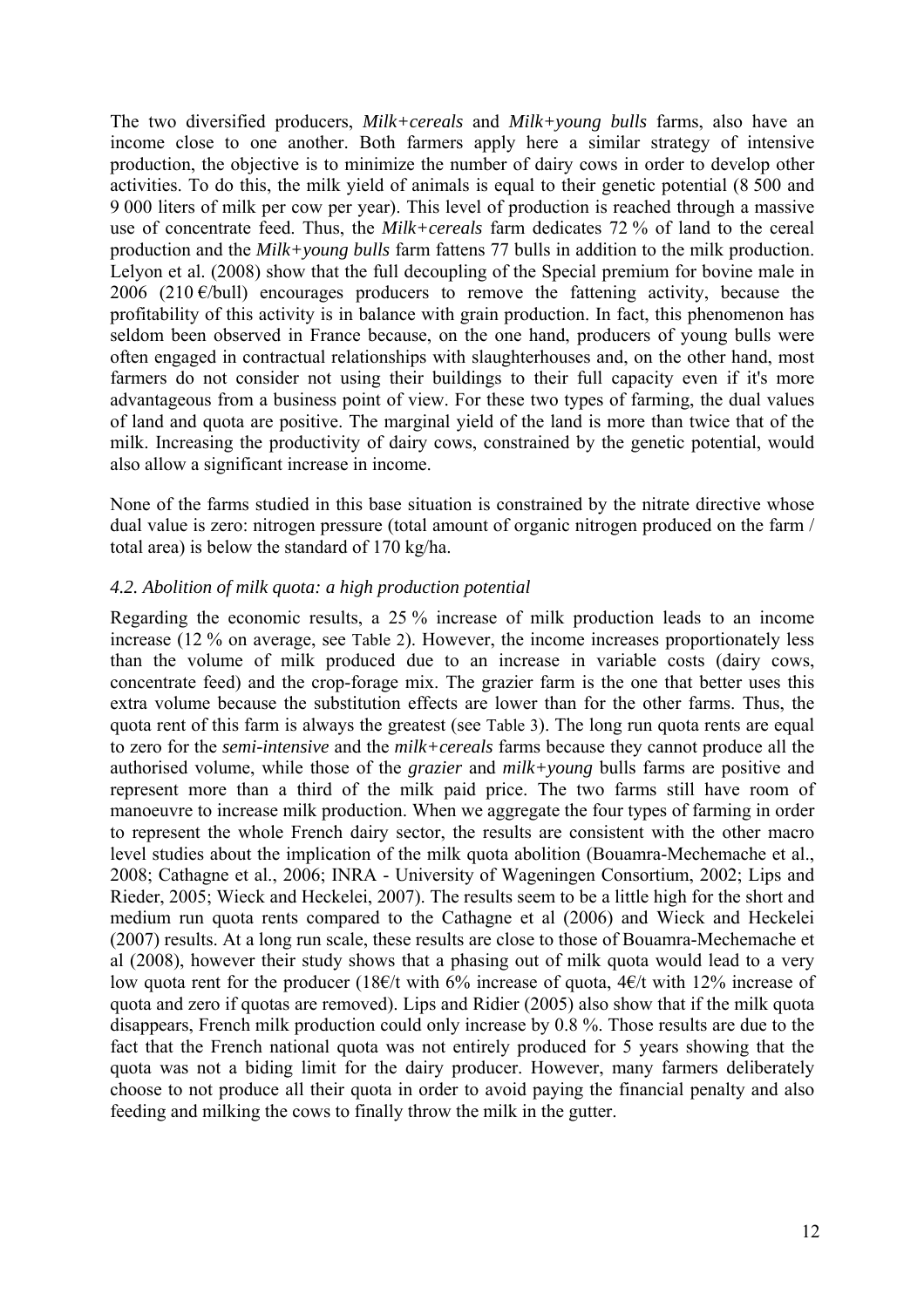|                                          | Short run quota | Medium run quota | Long run quota |
|------------------------------------------|-----------------|------------------|----------------|
|                                          | rent            | rent             | rent           |
| Grazier Farm $(\epsilon/t)$              | 272             | 215              | 109            |
| $(\%$ of milk price) <sup>1</sup>        | 91%             | 72%              | 36%            |
| Semi-intensive Farm $(\epsilon/t)$       | 187             | 121              | $\theta$       |
| $(\% of milk price)$                     | 67%             | 43%              | $0\%$          |
| Milk+cereals Farm $(\epsilon/t)$         | 217             | 97               | $\theta$       |
| $(\% of milk price)$                     | 78%             | 35%              | 0%             |
| Milk+young bulls Farm $(\epsilon/t)$     | 193             | 124              | 97             |
| $(\%$ of milk price)                     | 69%             | 44%              | 35%            |
| France <sup>2</sup>                      |                 |                  |                |
| This study $(\epsilon/t)$                | 209             | 122              | 34             |
| $(\% of milk price)$                     | 74%             | 43%              | 12%            |
| Cathagne et al (2006)                    | 175             | 104              | 4              |
|                                          | 56%             | 33%              | $1\%$          |
| Wieck and Heckelei $(2007)^3$            | 178             |                  |                |
|                                          | 62%             |                  |                |
| Bouamra et al (2008)                     |                 | 115              | 53             |
|                                          |                 | 37%              | 17%            |
| Lips and Rieder (2005)                   |                 |                  | 68.2           |
|                                          |                 |                  | 22%            |
| <b>INRA Wageningen Consortium (2002)</b> |                 |                  | 108            |
|                                          |                 |                  | 35%            |

<span id="page-11-0"></span>**Table 3.** Short run, medium run and long run quota rent estimation

 $<sup>1</sup>$  The price of milk for each type of farming is given in the table 1</sup>

<sup>2</sup> The average quota rent for France is calculated according to the representativeness of each type of farming in France (given in Table 1). The four types of farming considered represent 78% of French dairy farms.

<sup>3</sup> Wieck and Heckelei give the short run quota rent for two French region (Britanny and Pays de la Loire). We give the mean of these two region in this table.

Of course, our study is only focused on the farmer's side and we do not take into account the price and demand change in response to such an increase of volume. The main fact that our simulation demonstrates is that all the farms studied have a strong potential for milk production. The main reason for this potential stems from the fact that the growth rate of the agricultural area for dairy farms was twice that of the quota per farm over the last ten years. In France, milk quotas are linked to the land and farmers need to rent or buy additional lands to increase their quota. There was, therefore, an extensification process of milk production in France characterized by a low milk productivity per hectare of land (4 000 liters/ha against 8 800 Denmark or 11 500 in the Netherlands). In order to use these additional areas, farmers developed alternative activities such as fattening or cereals production which they can easily reduce or remove in case of an abolition of milk quotas.

However, the abolition of milk quotas creates a strong incentive for the intensification of production system: the quantity of milk produced per hectare of forage area strongly increases. This increase in level of production has a negative impact on environmental criteria. Indeed, even if the farms do not reach the maximum level of nitrogen discharge permitted by the nitrate directive, the nitrogen pressure increases. Similarly, the use of chemical nitrogen highly increases for the *Grazier* farm and to a lesser extent in the *Milk+Young bulls* Farm: fertilization of grassland is more intensive in order to increase yield. Furthermore, the quantity of concentrate feed consumed also rise and makes farms more dependent from purchased feed and thus more vulnerable to price variations.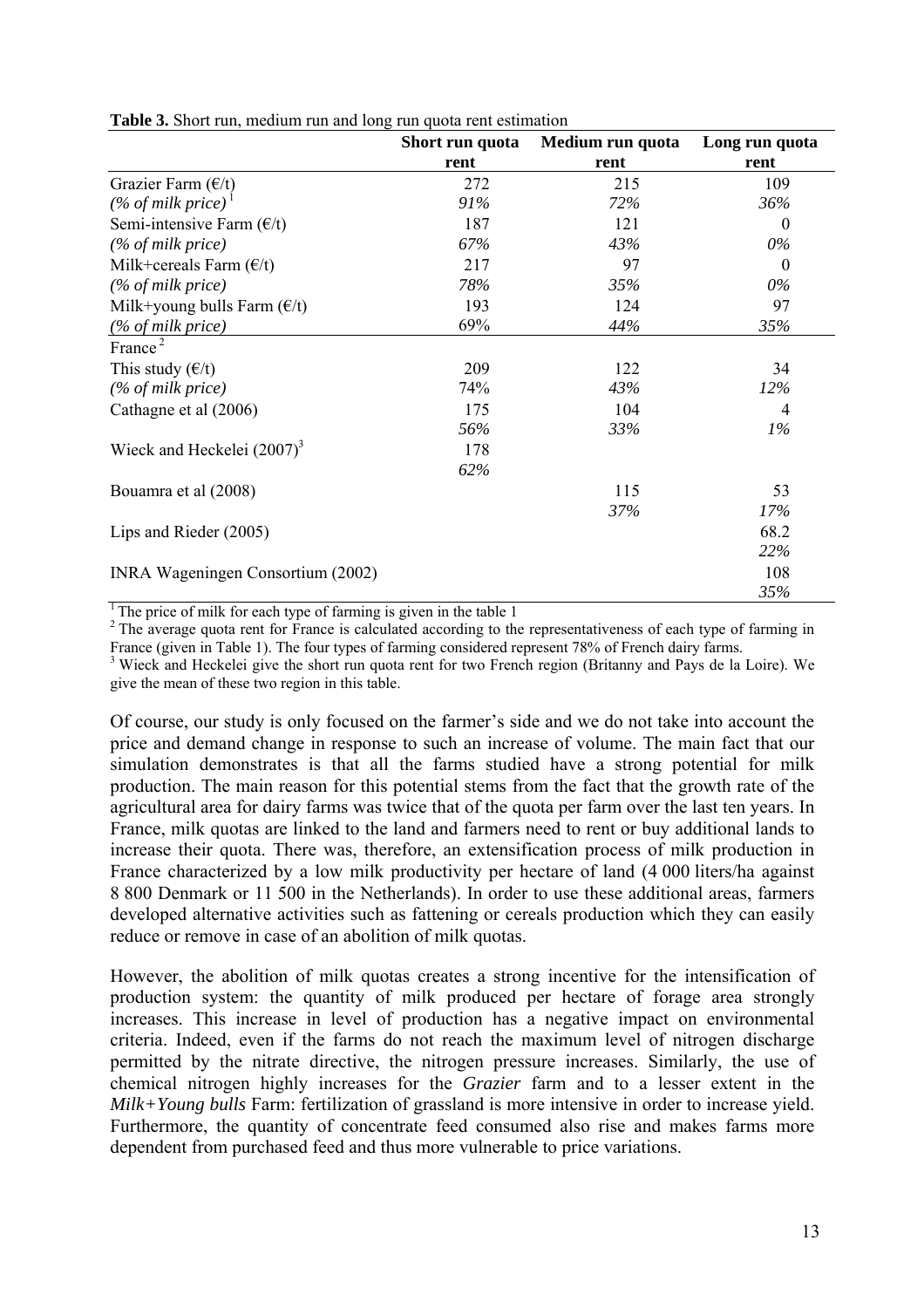Looking at more precisely how each type of farming reacts to the removal of milk quota, we see that two farms can produce the maximum volume allowed  $(+25%)$ , with the same farm structure, i.e. without making any investment: the *Grazier* and the *Milk+young bulls* farms (see [Table 2](#page-9-0)). These two farms have indeed the ability to easily increase their milk production by intensifying the production system. For the grazier farm, this increase in volume is mainly enabled by increasing milk production per animal  $(+17\%$  up to 6 150 l/year) made possible by increasing concentrate feed. The production of the additional volume of milk is then achieved through a small increase in the number of dairy cows. To facilitate this transition, the farmer chooses to no longer feed his calves with home produced milk, but now uses milk powder (which represented an annual volume of milk of 12 600 liters or 2.1 cows). The situation of the *"Milk + Young bulls"* farm is different because this farmer can only increase a few the milk yield per animal which has already reached the limit (9 000 liters per cow per year). However, this farmer can use part of the fattening building for dairy cows. Thus, the farmer increases milk production by replacing bulls by dairy cows. Moreover, he also chooses the milk powder to feed calves and thus saves more than 40 000 l per year.

The "*Semi-intensive*" and "*Milk+cereals*" farms do not achieve the additional 25 % of authorized volume. They are limited by the number of places for cows in buildings. This constraint is then lifted to enable the farmer to expand the cowshed in order to increase milk production (the cost of one place in the building is about 4 000  $\epsilon$  per cow: 330  $\epsilon$  per cow with a 12 year amortization). In this case, the *Semi-intensive* needs 5 additional places to reach the threshold of +25 %, while leading to an increase of 6 % of income. The *Milk+cereals* farm needs 4 building places, thus generating 1 % of additional income.

To feed the additional animals, farmers change the crop rotation: the share of fodder crops increases at the expense of cereal crops (except for the Grazier farm which had no cereals). This increase in forage area consists in equal part of an increase in the surface of grassland and maize. The full decoupling of the crops premium (which benefited maize silage) rebalances the choice between grassland and maize (Ridier and Jacquet, 2002). It is also important to note that the removal of set-aside, already included in the baseline, limits the process of intensification, freeing land for fodder crops.

Among the constraints limiting the increase in milk production, the milk productivity per animal has the greatest impact on income. Indeed, when farmers manage to increase the milk yield by one liter of extra milk per cow per day, it generates an income increase from 1 900 to more than  $4\,500\,\epsilon$  depending on the farm. It is the economic gain enabled by the animal genetic level. Cows which have a higher potential can produce more milk at a lower cost: fewer animals for the same quota, thus freeing areas for other activities. Naturally, such conclusions depend on the relative prices of milk, cereals and meat.

Results are now discussed considering several hypotheses regarding price fluctuations for milk and cereals. In these simulations the price of concentrate feed is indexed to the price of cereals. It appears that maintaining milk production is always a priority for farmers, regardless of the price considered. Indeed, the costs incurred to establish a dairy operation are often too high for farmers to consider abandoning milk for cereal production. This is especially true because the agricultural area of dairy farms is often far below the threshold of profitability traditionally met in the specialized crop farms. For the *Milk+Cereal* farm, the total removal of dairy activity in favour of cereals would be, theoretically, possible in the unlikely event that the price of milk reached 230  $\epsilon$ /t while cereals peak at 240  $\epsilon$ /t (see [Figure 1](#page-13-0)). Nevertheless, the simulations are run with constant fixed costs. The decision could possibly be different for a farmer with no more building depreciation or who has no loans outstanding. Location in a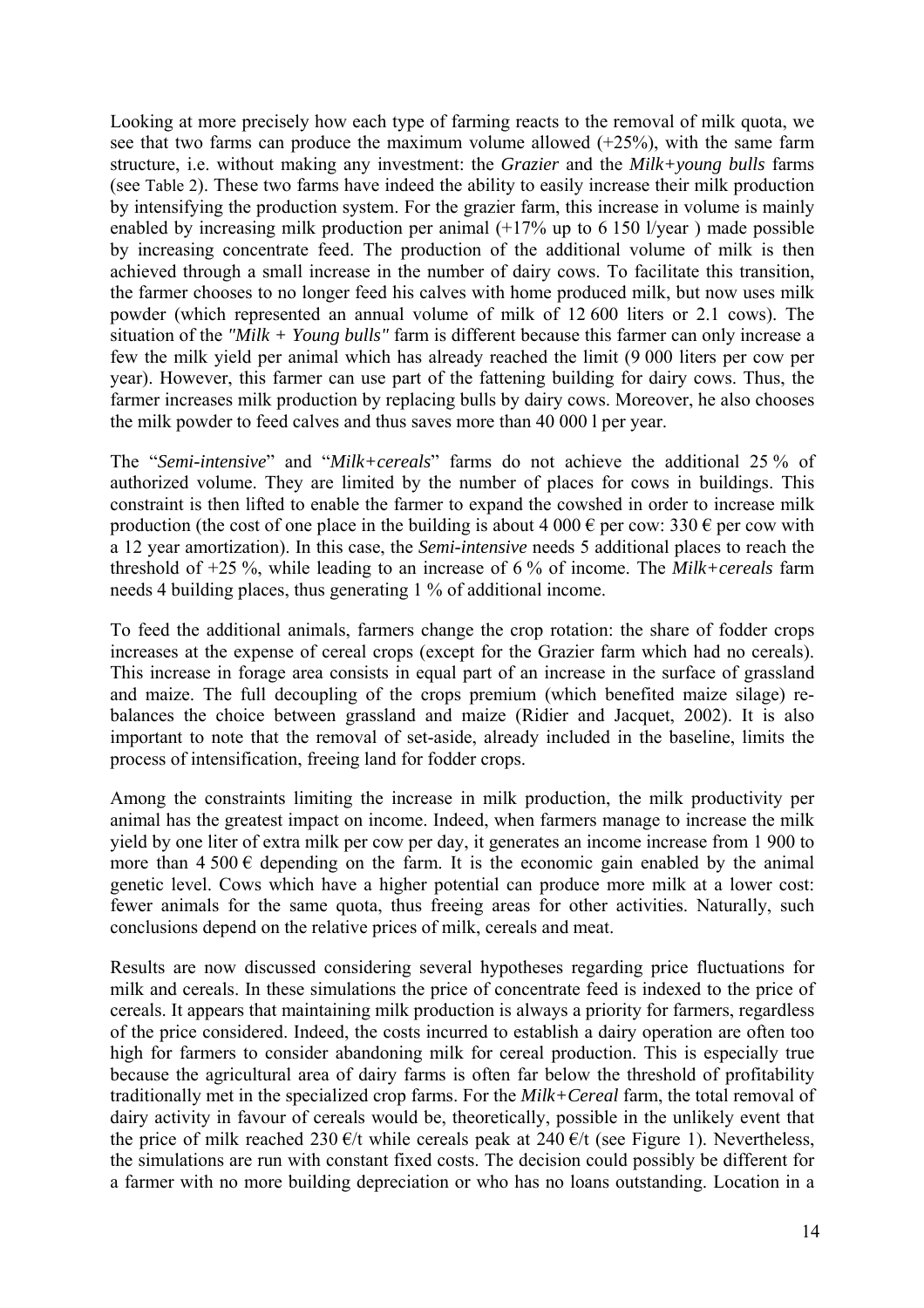plain region with high agronomic potential land and/or a generation change (setting up of a new farmer) could also lead to abandoning milk production since it is very time restrictive (milk the cows 365 days a year, twice a day).



<span id="page-13-0"></span>**Figure 1.** Total milk production according to the milk price and cereal price (milk+cereal farm)

If the farmers' strategy is to maximize milk production (regardless of the milk price), the price level of cereals has an impact on the rotation through a change in the share of cereals in the total agricultural area at the expense, or benefit, of forage areas (see [Figure 2\)](#page-14-0). Regarding the feeding system, these rotation choices lead to, assuming an increase in grain prices, an increase of maize silage in the diet (and therefore to an accentuated use of concentrate feed). For the *Milk+Young bull* farm, the room to manoeuvre is more important concerning the rotation because this farmer can decide, if necessary, to reduce the number of young bulls.

When the cereal price is below the threshold of 130  $\epsilon/t$ , cereal production is declining and even abandoned in two types of farming (*Grazier* and *Milk+young bulls*). The rise in the price of nitrogen fertilizer also causes farmers to adopt this strategy.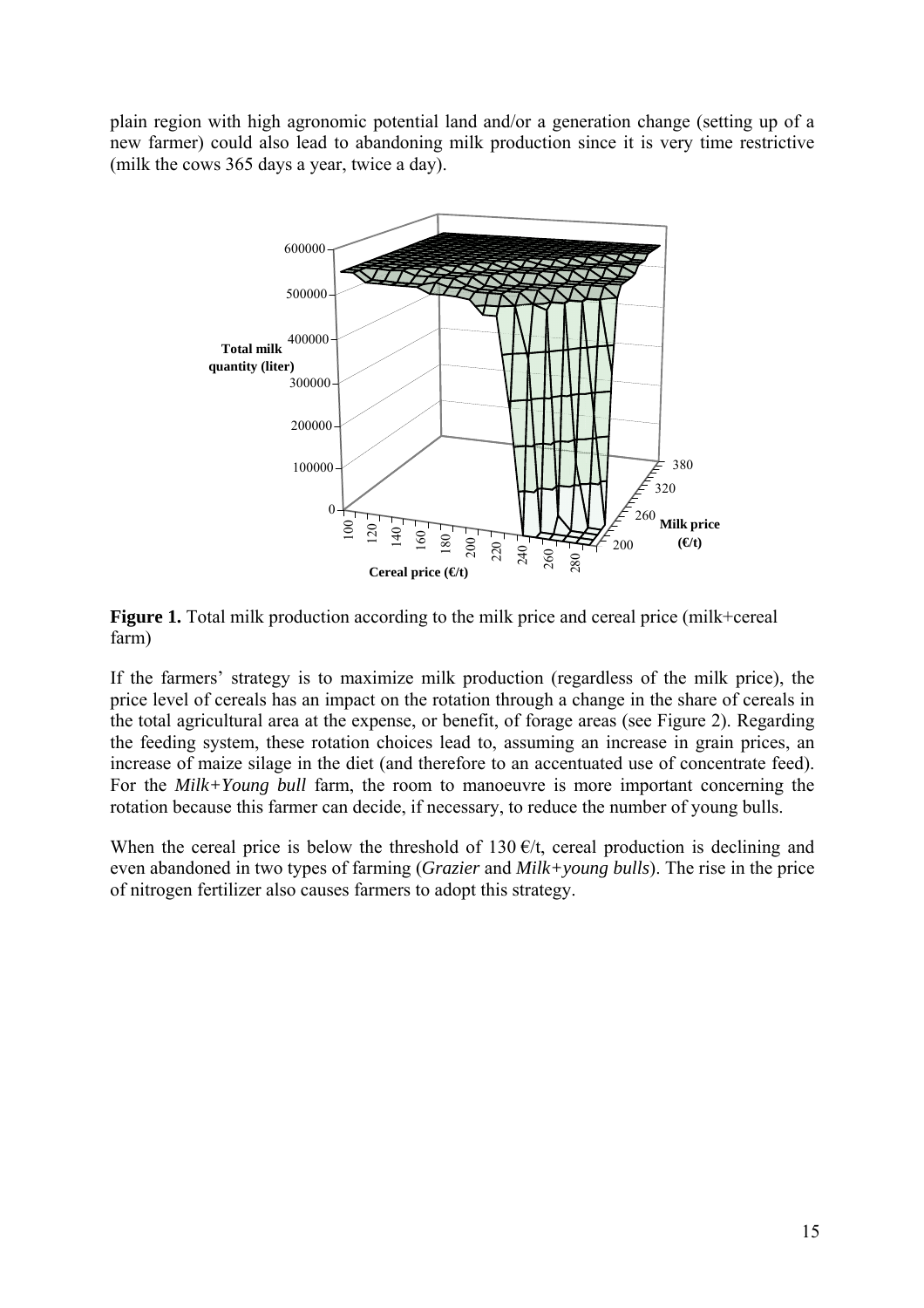

<span id="page-14-0"></span>**Figure 2.** Proportion of cereals in the agricultural area according to the cereals price

# **5. Discussion and conclusion**

This model, based on the mathematical programming methodology, assesses the impact of the abolition of milk quotas on the productive strategies of French dairy farms. Because we consider the interactions between types of production (both plant and animal), the main laws of biological response and the seasonality of agricultural production, this model represents, as realistically as possible, farmers' behaviour and supplies economic, technical and environmental response to the abolition of milk quotas. Based on the current construction, some improvements are possible such as to integrate other goals in the objective function (such as minimisation of labour). In a context of increased volatility in prices, the UEP method could be modified to better integrate farmers' expectations facing the direction (positive or negative) of price changes.

For dairy farmers, the abolition of milk quotas is naturally the most important issue among the various measures of the CAP "Health Check". All things being equal, and whatever the price of milk or cereals, milk producers always try to attain the maximum volume of milk production allowed. The fluctuation of cereal prices however impacts the rotation and the level of intensification. These simulations mainly emphasize that dairy farms have a high potential for increasing dairy production with constant fixed costs. However, the rise in production is mainly possible by an strong intensification of the farming system which has some negative impacts on the environment (nitrogen discharges) and the feeding selfsufficiency (more concentrate feed purchased). In the simulation, the increase in production has been limited, by hypothesis, to 25 %. A significant fraction of milk producers would be able to produce more if the authorization was given. This applies primarily to farmers located in areas where environmental restrictions are not too important and those for whom land is readily available. Indeed, the potential development of milk production is not homogeneous according to regions and often depends on the parallel presence of other livestock activities (pigs and poultry).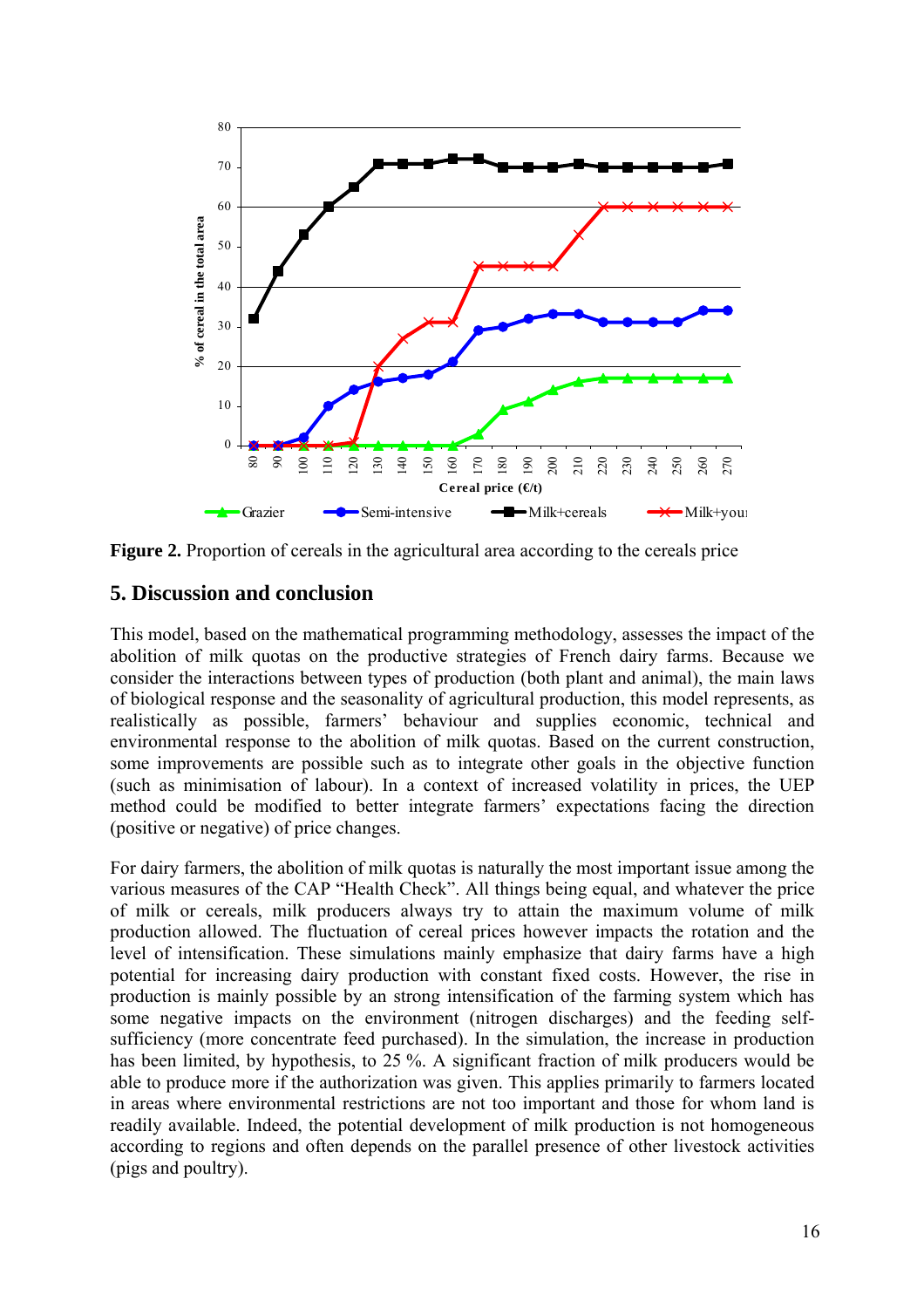In France, more than in other Member States, the abolition of milk quotas raises significant questions. The management of the quotas allows a large state intervention in the geographical distribution of production. Moreover, milk price partly reflects the close cooperation between producers and dairy processors. In case of removal of milk quotas, companies will likely have a stronger power in the pricing of milk, the milk quality requirement, the orientation of the structure (size, intensification) and the location of the supply. Future productive strategies of French dairy farms will not only be influenced by changes in relative prices (input and output), but also by the terms of the contracts with companies.

Whatever the ways to end the milk quota system, European and French dairy farms will continue to benefit from an interventionist agricultural policy. In New-Zealand, Australia and Argentina, three major exporting countries, the dairy sector benefits from a low public support, weak border protections (or non-existent) and a very competitive production cost per ton of milk. In the United States, a country with a rapid growth of its domestic production (unlike the European Union), the dairy sector is supported by a strong market intervention. An increasing share of milk production comes from very large farms which are hardly comparable to those encountered in the European Union. The instruments used to support milk production in the European Union would therefore, despite the abolishment of milk quotas, stay quite specific in the next decade.

# **Acknowledgements**

We would like to thank seminar participants at "*The CAP after the Fischler reform: national implementation, impact assessment and the agenda for future reform*" (109<sup>th</sup> EAAE Seminar, Viterbo, November 2008) and at the second *INRA - SFER – CIRAD* conference (Lilles, December 2008) for valuable comments on earlier versions of this paper. This paper also benefited from comments by J. Scott Shonkwiler visiting researchers INRA-Nantes. This research was funded by the research programmes: "Laitop" (PSDR Grand-Ouest) and "Dynamics of Dairy Territories in France and Europe" (funded by CNIEL, Crédit Agricole, FESIA, Groupama and SEPROMA).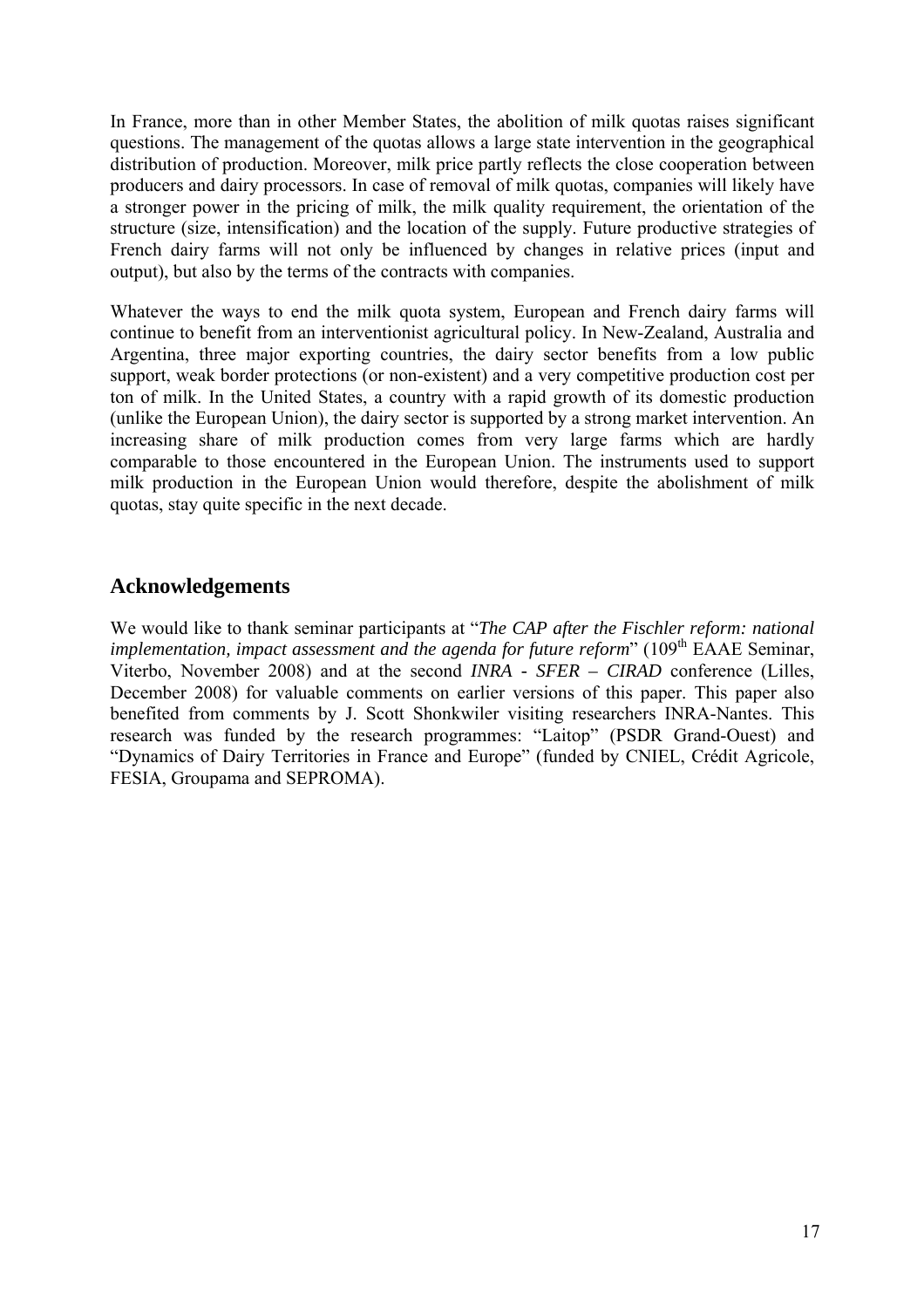# **6. References**

Alvarez, A., Arias, C., and Orea, L. (2006). Explaining differences in milk quota values: the role of economic efficiency. *American Journal of Agricultural Economics* **88**, 182-193.

Berentsen, P. B., Giesen, G. J., and Renkema, J. A. (2000). Introduction of seasonal and spatial specification to grass production and grassland use in a dairy farm model. *Grass and Forage Science* **55**, 125-137.

Boots, M., Oude Lansink, A., and Peerlings, J. (1997). Efficiency loss due to distortions in Dutch milk quota trade. *European Review of Agricultural Economics* **24**, 31-46.

Bouamra-Mechemache, Z., Jongeneel, R., and Requillart, V. (2008). Impact of a gradual increase in milk quotas on the EU dairy sector. *European Review of Agricultural Economics* **35**, 461-491.

Cathagne, A., Guyomard, H., and Levert, F. (2006). Milk Quotas in the European Union: Distribution of Marginal Costs and Quota Rents. *In* "European Dairy Industry Model : Working paper", pp. 1-24.

Colman, D. (2000). Inefficiencies in the UK milk quota system. *Food Policy* **25**, 1-16.

Commission of the European Communities (2008). Proposal for a Council Regulation establishing common rules for direct support schemes for farmers under the common agricultural policy and establishing certain support schemes for farmers. pp. 161. European Union.

Godard, C., Roger-Estrade, J., Jayet, P. A., Brisson, N., and Le Bas, C. (2008). Use of available information at a European level to construct crop nitrogen response curves for the regions of the EU. *Agricultural Systems* **97**, 68-82.

Gohin, A., and Latruffe, L. (2006). The Luxembourg Common Agricultural Policy Reform and the European Food Industries: What's at Stake? *Canadian Journal of Agricultural Economics* **54**, 175-194.

Hardaker, J. B., Huirne, R. B. M., Anderson, J. R., and Lien, G. (2004). "Coping with risk in agriculture," Second/Ed. CAB International, Wallingford (UK).

Hazell, P. B. R., and Norton, R. D. (1986). "Mathematical Programming for Economic Analysis in Agriculture," MacMillan, New York.

Hennessy, T., Shrestha, S., Shalloo, L., and Wallace, M. (2009). The inefficiencies of regionalised milk quota trade. *Journal of Agricultural Economics* **60**, 334-347.

Howitt, R. E. (1995). Positive mathematical programming. *American Journal of Agricultural Economics* **77**, 329-342.

INRA - University of Wageningen Consortium (2002). "Study on the impact of future options for the milk quota system and the common market organisation for milk and milk products." V. Réquillart coordinator, European Commission,.

INRA (2007). "Alimentation des bovins, ovins et caprins : Besoins des animaux - Valeurs des aliments," Editions Quae, Versailles.

Institut de l'Elevage (2008). "Les systèmes bovins laitiers en France : Repères techniques et économiques," Institut de l'Elevage, Paris.

Kleinhanss, W., Bertelsmeier, M., and Offermann, F. (2002). "Phasing Out Milk Quotas: Possible Impacts on German Agriculture," Institute of Farm Economics and Rural Studies., Braunschweig.